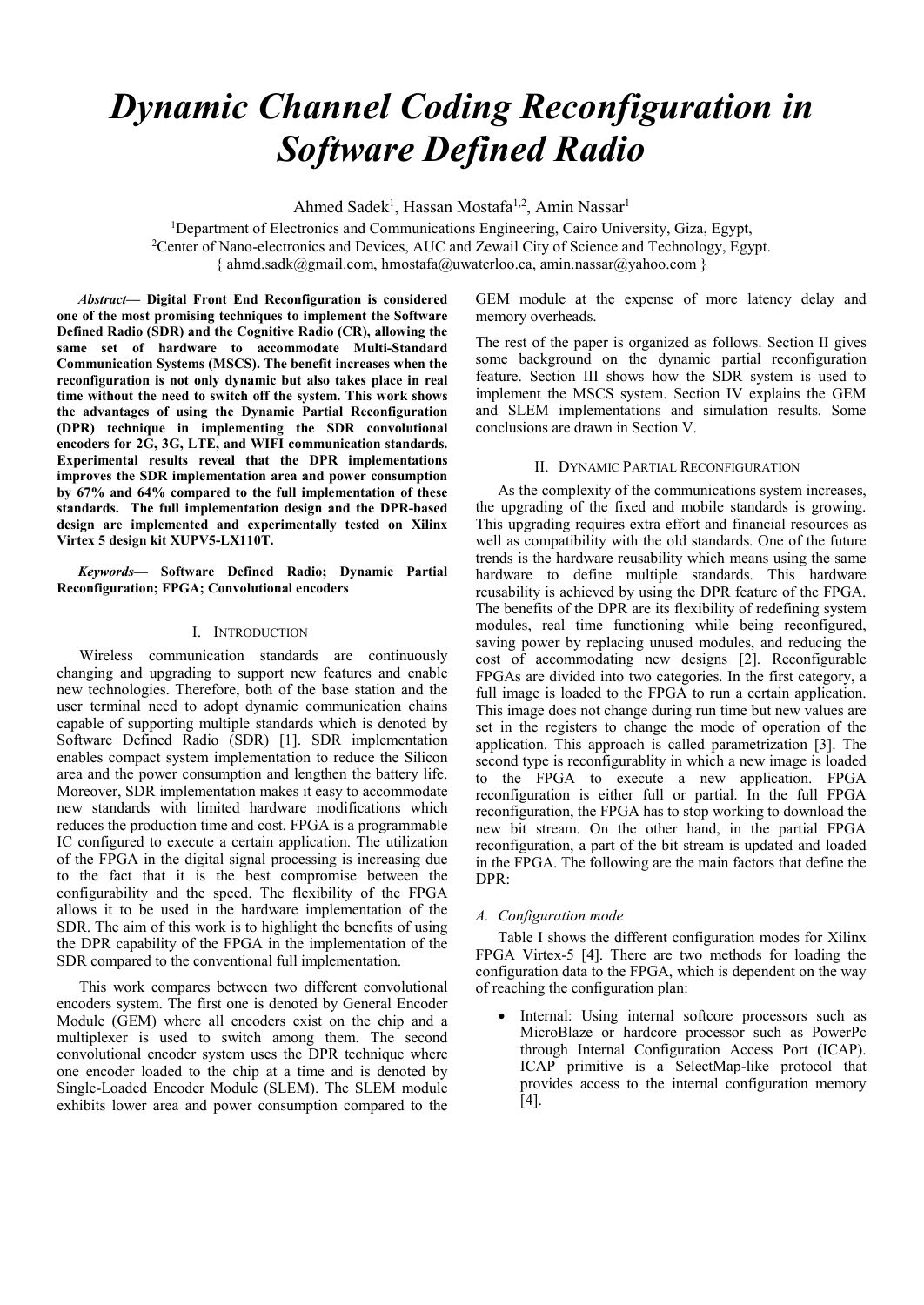• External: Using external controller DSP or another FPGA as a master. The reconfigured FPGA is used in slave mode and the Serial mode, JTAG or SelectMap are used to access the configuration memory [4].

| Configuration<br>Mode | Type     | Max<br><b>Clock</b> | Data<br>Width | <b>Max Bandwidth</b><br>Bps (bps/8) |
|-----------------------|----------|---------------------|---------------|-------------------------------------|
| <b>ICAP</b>           | Internal | 100 MHz             | $32$ -bit     | 400 MBps                            |
| SelectMap             | External | 100 MHz             | $32$ -bit     | 400 MBps                            |
| <b>Serial Mode</b>    | External | 100 MHz             | $1 - bit$     | 12.5 MBps                           |
| <b>JTAG</b>           | External | 66 MHz              | $1 - bit$     | 8.25 MBps                           |

TABLE I. CONFIGURATION MODE [4]

## *B. Reconfigurable Module Style based*

Depending on the design size, the needed reconfiguration is either difference based or module based:

- Difference Based: used for small designs to edit the connections of few LUTs. The bit stream file contains the difference between the different applications [5].
- Module Based: used for large design changes by reconfiguring a complete block with a new one [6].

# *C. Configuration Memory array type*

There are two different methods for reconfiguring the FPGA logic depending on the internal architecture:

- 1D: A complete array column is reconfigured with the new bit stream such as the DPR feature implemented in Xilinx Virtex II. Fig. 1-a shows how a complete D1 column is reconfigured with a D2 column [7].
- 2D: It is similar to the memory structure as some specific cells are accessed not a complete column. This type exists in recent FPGAs families such as Xilinx Virtex 4, 5, 6, and 7. Fig. 1-b shows that D1 block is reconfigured with D2 block [2].



Fig. 1. Configuration memory array types.

# *D. Reconfiguration type*

Reconfiguring part of the FPGA depends on how the data to be altered on the FPGA:

- Static: In this type, part of the FPGA is reconfigured while suspending the work of the FPGA. In this reconfiguration type, the communication systems will halt during the reconfiguration process [8].
- Dynamic: real-time reconfiguration during the normal FPGA operation, which reduces the reconfiguration time overhead. In this reconfiguration type, the communication systems are functioning during the new image reloading [8].

# III. MULTI-STANDARD COMMUNICATION SYSTEM

Recently, increasing the connectivity among people is the main driving force for the wireless technology progress. This progress includes creating distinct standards such as 2G, 3G, LTE, WIFI, and Bluetooth. Unfortunately, the multi-standard communication system results in reducing the battery life due to the increased power consumption and inefficient utilization of the radio frequency spectrum.

SDR is one of the solutions that tackle the multi-standard receiver problem by reusing the same hardware to implement the multi-standard system with software reconfiguration [1]. Another approach that resolves the radio spectrum utilization problem is the Cognitive Radio (CR). CR is a way of using the available spectrum without interfering with the existing users. The implementation of the SDR with the CR concept leads to the MSCS by redefining the hardware blocks to accommodate different communication standards.

Fig. 2 simplifies the general block diagram of the wireless communication system. The smart antenna, RF front-end, Digital to Analog Converter (DAC), Analog to Digital Converter (ADC), and the Digital Signal Processing (DSP) module. The main focus of this work is on how the DPR enhances the area and power consumption compared to the full implementation method in the DSP module.



Fig. 2 Block diagram of communcation system.

2G, 3G, LTE and WIFI are widely used wireless communication standards. Implementing all these standards on the same Integrated Circuit (IC) results in larger Silicon area and higher power consumption for each channel. However, this area and power consumption can be improved if these standards are implemented by using dynamic and reconfigurable systems.

Fig. 3 demonstrates a simple communication channel adaptation that switches among different channel coding schemes. Applying the same concept to other blocks results in a completely reconfigurable system. A design of modulation chains using the DPR technique has been proposed in [9]. In [10], different implementations of channel coding schemes were compared. This paper investigates experimentally how the DPR technique is efficient in implementing multi-standard systems on the Xilinx Virtex 5 design kit XUPV5-LX110T. Furthermore, a study of the trade-off between the power consumption and the reconfiguration time for different MicroBlaze speeds in the DPR design.

The hardware switching is triggered during the handover between the two different communication systems. However, the handover takes hundreds of milliseconds [11] while the hardware reconfiguration takes much shorter time (i.e., in the microseconds range). On the other hand, many studies have been done on offloading the data traffic between cellular systems, e.g. 3G, and a fixed wireless systems, e.g. WIFI [12].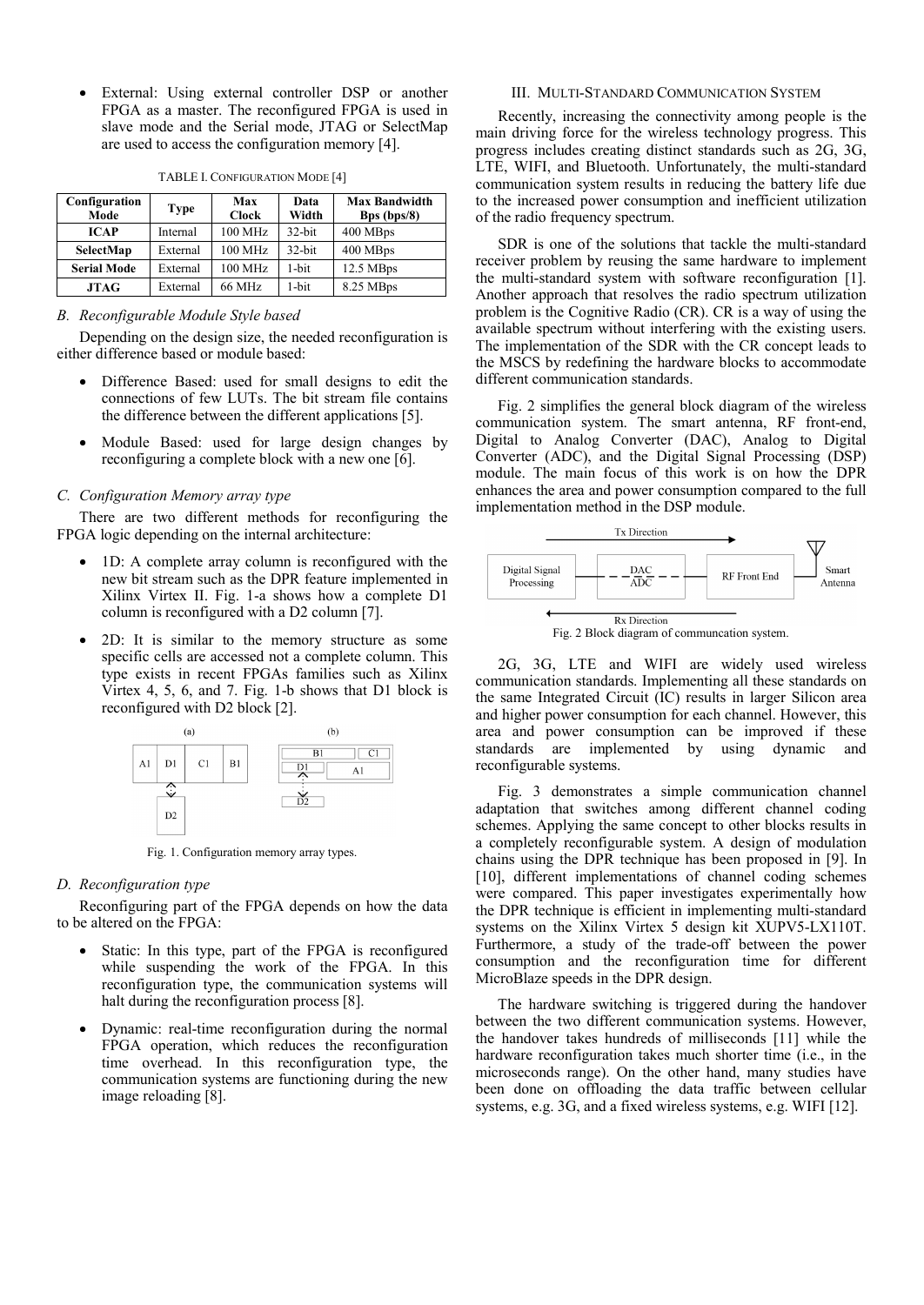

#### IV. IMPLEMENTATION AND EXPERIMENTAL RESULTS

Convolutional encoders are forward error correction coding schemes used to add parity symbols for the data sent over a communication channel. These coding schemes decrease the effect of the noisy channel on the sent data. Three main parameters are used in the convolutional encoders [n, k, l], where n is the number of inputs, k is the number of outputs and l is the constraint length which indicates the number of memory elements used. The convolutional encoder rate is n/k. This rate can be increased by using a puncturing at the output of the encoder. Table II shows the characteristics of the different convolutional encoders used in 2G, 3G, LTE and WIFI technologies. Different convolutional encoders reflect different hardware connections between memory elements.

TABLE II. CONVOLUTIONAL ENCODERS USED IN 2G, 3G, LTE AND WIFI

| Conv.<br><b>Encoders</b> | <b>System</b>     | <b>Channel</b>                               | Rate<br>(n/k) | Constraint<br>length (l) | Generator<br>polynomials<br>(octal)    |
|--------------------------|-------------------|----------------------------------------------|---------------|--------------------------|----------------------------------------|
| C1                       | 2G                | <b>TCH/FR</b><br>Speech                      | 1/2           | 5                        | $G0 = 31$<br>$G1 = 33$                 |
| C <sub>2</sub>           | 2G                | <b>TCH/HR</b><br>Speech                      | 1/3           | $\overline{7}$           | $G4 = 155$<br>$G5 = 123$<br>$G6 = 137$ |
| C <sub>3</sub>           | 2G                | Data                                         | 1/3           | 5                        | $G1 = 33$<br>$G2 = 25$<br>$G3 = 37$    |
| C <sub>4</sub>           | 3G                | BCH,<br>PCH.<br>RACH,<br>DCH,<br><b>FACH</b> | 1/2           | 9                        | $G0 = 561$<br>$G1 = 753$               |
| C <sub>5</sub>           | 3G                | DCH,<br><b>FACH</b>                          | 1/3           | 9                        | $G0 = 557$<br>$G1 = 663$<br>$G2 = 711$ |
| C6                       | <b>LTE</b>        | BCH,<br>DCI.<br>UCI                          | 1/3           | $\overline{7}$           | $G0 = 133$<br>$G1 = 171$<br>$G2 = 165$ |
| C7                       | WIFI<br>802.11a,g | OFDM<br>channel                              | 1/2           | $\overline{7}$           | $G0 = 133$<br>$G1 = 171$               |

Two designs are presented in this work. First, GEM is shown in Fig. 4, where all the convolutional encoders exist on the FPGA at the same time and the desired one is selected through a multiplexer. Secondly, SLEM, where encoders are stored on external memory and loaded per request, is shown in Fig. 5. A SoC design using an embedded softcore processor MicroBlaze is utilized with simple operating software in both designs. The processing system consists of a MicroBlaze, SysACE controller to load bit stream files form compact flash, ICAP for internal FPGA configuration and UART for interfacing with PC. The test setup used for this work consist of a PC connected to Xilinx Virtex 5 kit XUPV5-LX110T

through a serial cable. A PC terminal emulator Tera-Term is used to communicate with the Kit.



Fig. 4. General Encoder Module (GEM), where multiplexer used to switch among differenet encoders.

In GEM design, a complete image is loaded from the compact flash. The processing system is responsible for the software interface with the PC through UART and controls the multiplexer to switch among the encoders. In SLEM design, part of the FPGA programmable logic is configured as dynamic reconfigurable area using the Plan-Ahead tool. The FPGA is loaded initially by the convolutional encoder C1 in the dynamic part. Encoders  $(C1 - C7)$  are stored in compact flash. The needed encoder is loaded to the FPGA dynamic part on demand to replace the existing encoder. The MicroBlaze is responsible for software interface with the PC and manages the switching among the different partial bit stream files  $(C1 - C7)$ , using ICAP to reconfigure the FPGA dynamic area with the selected encoder. Experimental test results by using the Xilinx Virtex 5 kit XUPV5-LX110T and the above test setup are presented as follows.



Fig. 5. Single-Loaded Encoder Module (SLEM), one encoder loaded at a time using MicroBlaze.

# *A. Area*

The total area assigned for both designs (i.e., GEM and SLEM) on the Xilinx Virtex 5 kit XUPV5-LX110T is 800 LUTs. The FPGA utilization is calculated with respect to these assigned 800 LUTs. Table III shows the number of LUTs used